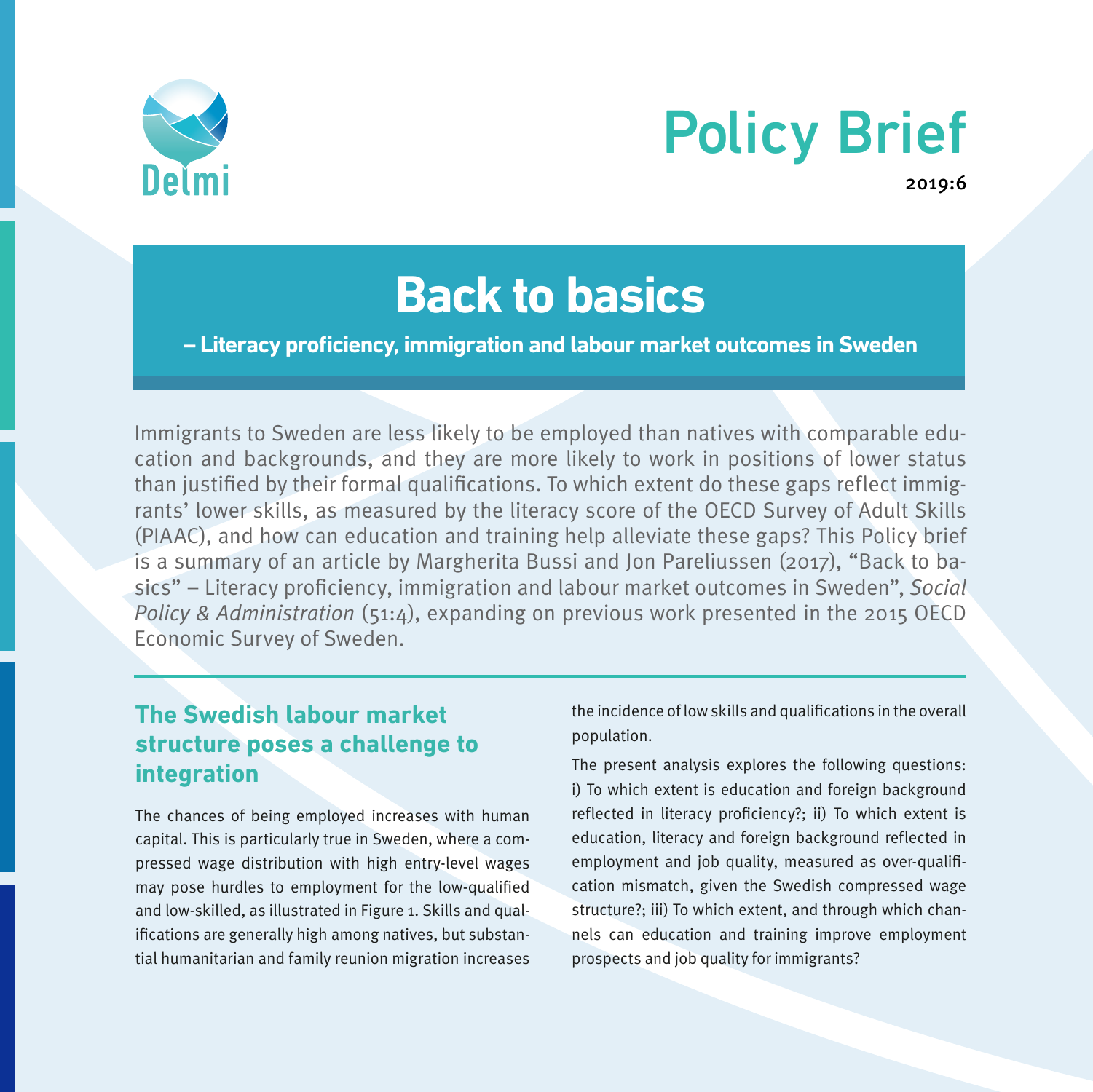**Figure 1. Relation between wage compression and employment for the low-skilled** 



Pay and employment by PIAAC literacy level

#### *Source: Bussi and Pareliussen (2017).*

*How to read this figure: Sweden shows high employment rates for middle- and high-skilled individuals (level 4 and 5), but low employment for the low-skilled (level 1 and below). At the same time wages are high for those low-skilled individuals who are employed and wages increase less with skills than for the PIAAC average, indicating that high minimum wages may reduce employment prospects for the low-skilled in Sweden.*

# **Multiple possible reasons for migrants' inferior labour market outcomes**

The empirical approach is based on a model of human capital accounting for how education, basic (literacy) skills and migrant background affect labour market outcomes in the presence of taxes and benefits. A person's productivity depends on his or her human capital. Human capital is a function of education, basic skills and the extent to which the human capital an immigrant has obtained in his or her country of origin is also useful in the host country. The model highlights that there are multiple plausible reasons why immigrants would have lower productivity for the same level of education, and hence be less attractive to (non-discriminating) host country employers.

First, an immigrant with a degree from his or her home country may not have a functional knowledge of the Swedish language at the level demanded by the job. Second, a professional qualification obtained abroad may not be easily translated into a similar Swedish qualification. For example: a medical degree from a quality foreign university could likely be translated into a Swedish accreditation, but this might be less obvious for a law degree if the two countries have different legal traditions. Furthermore, a similar degree in a different country can also potentially be taught at a lower (or higher) standard. Other, more subtle differences in culture, a lack of knowledge of how the host country labour market works and a lack of relevant networks can also be of disadvantage to the immigrant.

If the labour market disadvantage facing immigrants is mainly a result of weaker Swedish language skills and other objectively lower skills compared to natives for a given education level, the disadvantage should be well-explained by literacy proficiency, as measured in the OECD Survey of Adult Skills (PIAAC). Literacy scores measure both language skills and processing skills, as participants in the survey have to read and understand texts of varying complexity before answering to corresponding assignments, all in the native language of the country where the test was taken.

On the other hand, if the labour market disadvantage originates in a different system of professional qualifications, inferior networks or knowledge of the host country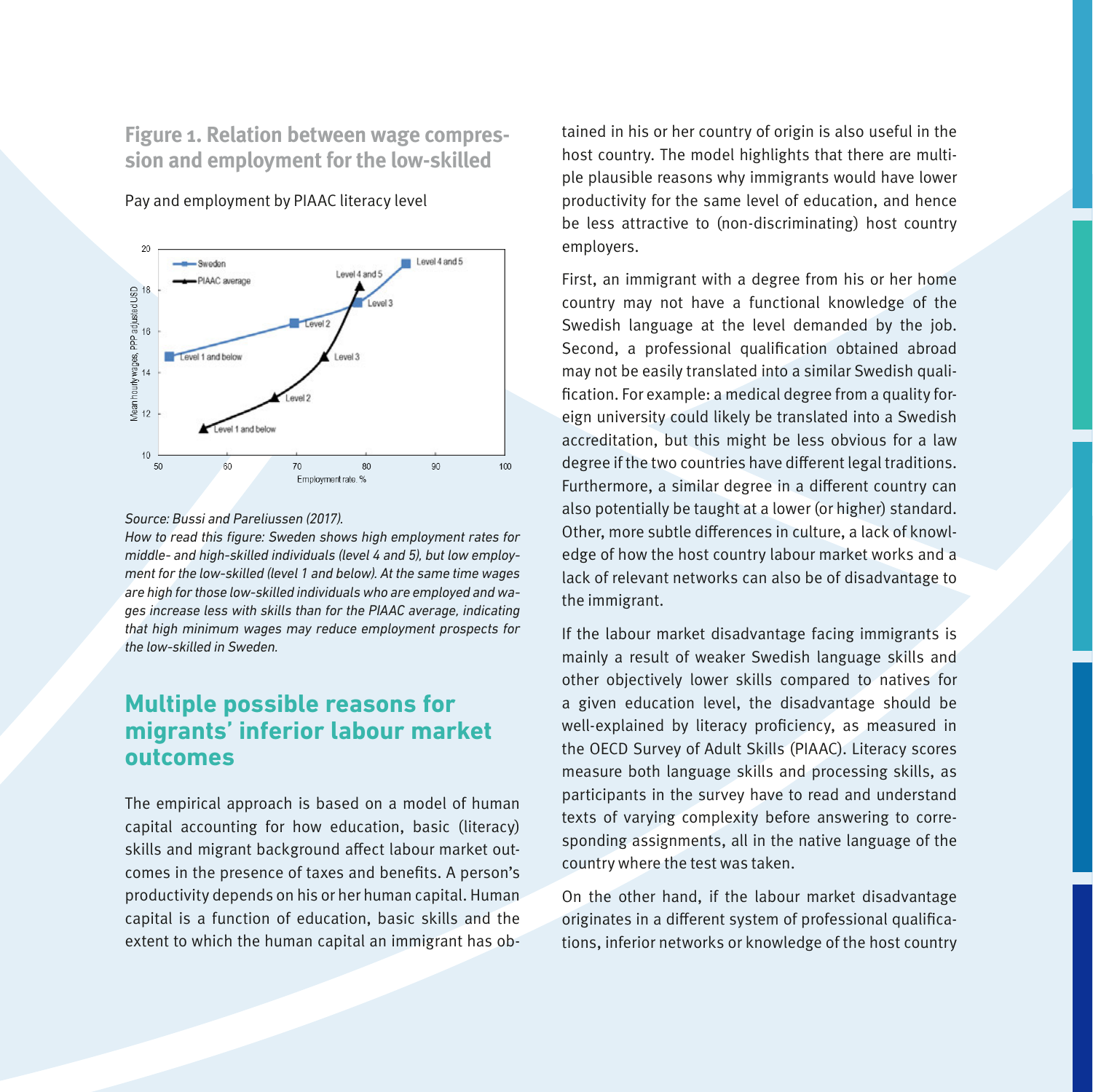labour market, differences in culture or outright discrimination, the labour market disadvantage should rather be explained directly by the country of origin.

Education and training obtained in Sweden after immigrating should reduce labour market disadvantage through several mechanisms. If an immigrant has obtained his or her highest qualification in Sweden, this would directly remove any bias caused by the system of professional qualifications, it should be expected to improve the mastering and understanding of Swedish language, culture and labour markets, and it should help build relevant networks. To the extent that Swedish education is superior in quality it would also lead to higher basic skills. Education and training not leading to formal qualifications would have many of the same effects, but weaker to the extent that such programmes are less extensive, and without the direct effects from obtaining formal qualifications.

### **Empirical results**

#### Migrants have relatively lower literacy proficiency and higher variation in literacy than natives

Literacy proficiency is correlated with the level of education, but varies widely within each level, as shown in Figure 2. The population is split into four origin groups roughly reflecting geographical distance, economic development, language and cultural proximity; natives; migrants born in North America and Western Europe; migrants from Central and Eastern Europe and migrants from other countries of origin. The latter group includes migrants born in the Middle East, Africa, Asia and South America. It is not possible to break down PIAAC data by migration channel, but most humanitarian migrants are

likely to be found in this group. Immigrants have lower literacy proficiency than native-born for each education level, and variation is high within each immigrant group. Literacy also varies considerably with region of birth, with North American and Western European immigrants scoring almost at par with natives and the two other groups scoring substantially lower.

**Figure 2. The foreign-born have lower literacy scores for each education level (Literacy scores by education level and origin)**



*Note: The Kernel density is estimated using the Epanechnikov function. Source: Bussi and Pareliussen (2017)*

Regression 1 in table 1 looks more formally at the determinants of literacy proficiency. The PIAAC literacy score is on average a half standard deviation higher for a person with tertiary education than for a person with secondary education, when controlling for migrant background and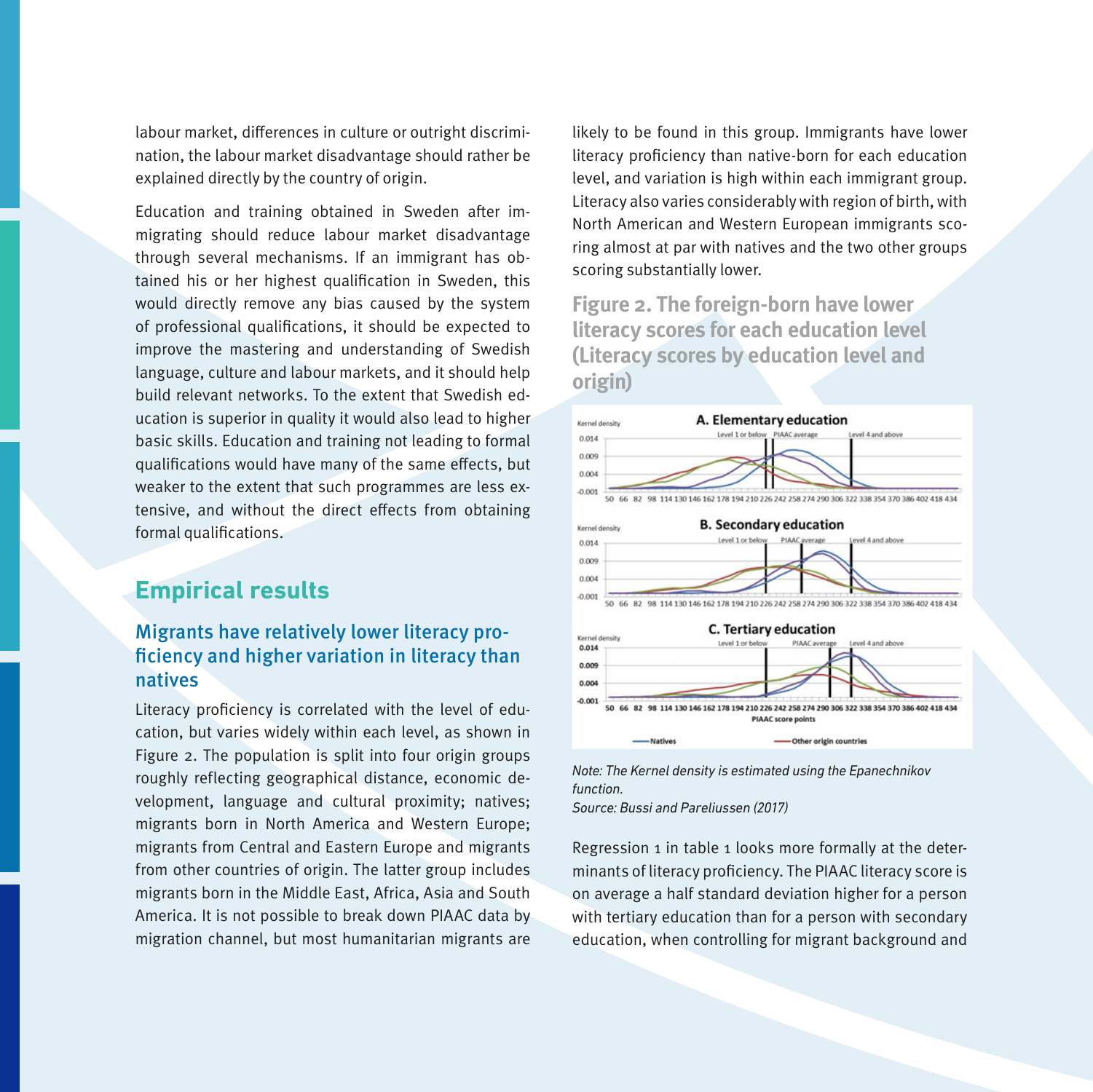other personal characteristics, such as parents' education and age. Participation in adult education and training (AET), defined as any type of organized learning activity the 12 months preceding the PIAAC survey, is also associated with higher literacy.

Foreign-born adults have lower literacy scores than the native-born, but the difference between origin groups is considerable. Migrants born in North America and Western Europe score only slightly below natives, and the difference is not statistically significant. The other two groups score approximately one standard deviation below natives. This corresponds to approximately one level below on the 6-level PIAAC literacy scale applied in Figure 1, which implies considerably weaker functional literacy skills. Foreign-born with their highest qualifications obtained in Sweden achieve almost half a standard deviation higher literacy scores on average.

#### Migrants' lower employment reflects lower literacy proficiency

Most empirical studies are confined to use the education level as the main measure of human capital. Given the systematically lower average literacy proficiency of immigrants for each education level and the strong correlation between literacy and employment illustrated in Figure 1, such studies will systematically show an unexplained gap in labour market outcomes of migrants relative to natives. This employment gap is shown in regression 2 in Table 1, which is a regression of the odds of being employed with a number of controls, including education, but not controlling for literacy proficiency.

However, this employment gap loses significance and all but disappears when literacy is controlled for in regression 3. In other words, migrants' objectively lower literacy skills for a given education level is closely related to why migrants from Central and Eastern Europe, the Middle East, Africa, Asia and South America are less likely to be employed than natives with similar education. These results are based on a limited sample and a limited number of control variables, and cannot rule out that other factors, including discrimination, play a role.

# **Table 1. Literacy proficiency, immigrant background and labour market outcomes**

|                                                 | Literacy<br>(OLS)       | <b>Employment</b><br>(log odds) |                           | Overqualified<br>(log odds) |                                                               |
|-------------------------------------------------|-------------------------|---------------------------------|---------------------------|-----------------------------|---------------------------------------------------------------|
|                                                 | $\overline{\mathbf{1}}$ | $\overline{a}$                  | 3<br>Literacy<br>included | 4                           | 5<br>AET / host<br>country<br>qualifica-<br>tions<br>included |
| Literacy profi-<br>ciency                       |                         |                                 | $0.61***$                 | $-0.06$                     | $-0.02$                                                       |
| <b>North America</b><br>and Western<br>Europe   | $-0.21$                 | $-0.13$                         | 0.15                      | 0.30                        | $0.79*$                                                       |
| Central and<br><b>Eastern Europe</b>            | $-0.95***$              | $-0.85***$                      | $-0.03$                   | $0.78*$                     | $1.22***$                                                     |
| Other origin<br>countries                       | $-1.20**$               | $-1.08**$                       | $-0.15$                   | $1.03***$                   | $1.74***$                                                     |
| Tertiary edu-<br>cation                         | $0.53***$               | $0.67***$                       | $0.36***$                 | 0.02                        | 0.01                                                          |
| Less than up-<br>per secondary<br>education     | $-0.38**$               | $-0.80**$                       | $-0.57**$                 |                             |                                                               |
| Highest quali-<br>fication from<br>host country | $0.41***$               | 0.16                            | $-0.11$                   |                             | $-0.95***$                                                    |
| Adult edu-<br>cation and<br>training            | $0.19**$                |                                 |                           |                             | $-0.37*$                                                      |

 $*$  p(0.05; \*\* p(0.01

Note: The table shows the impact of immigrant dummies on literacy proficiency as measured by the literacy module of the OECD Survey of Adult Skills (2012) (1), employment (2) and (3), only controlling for literacy proficiency in (3), and the incidence of being over-qualified (4) and (5), con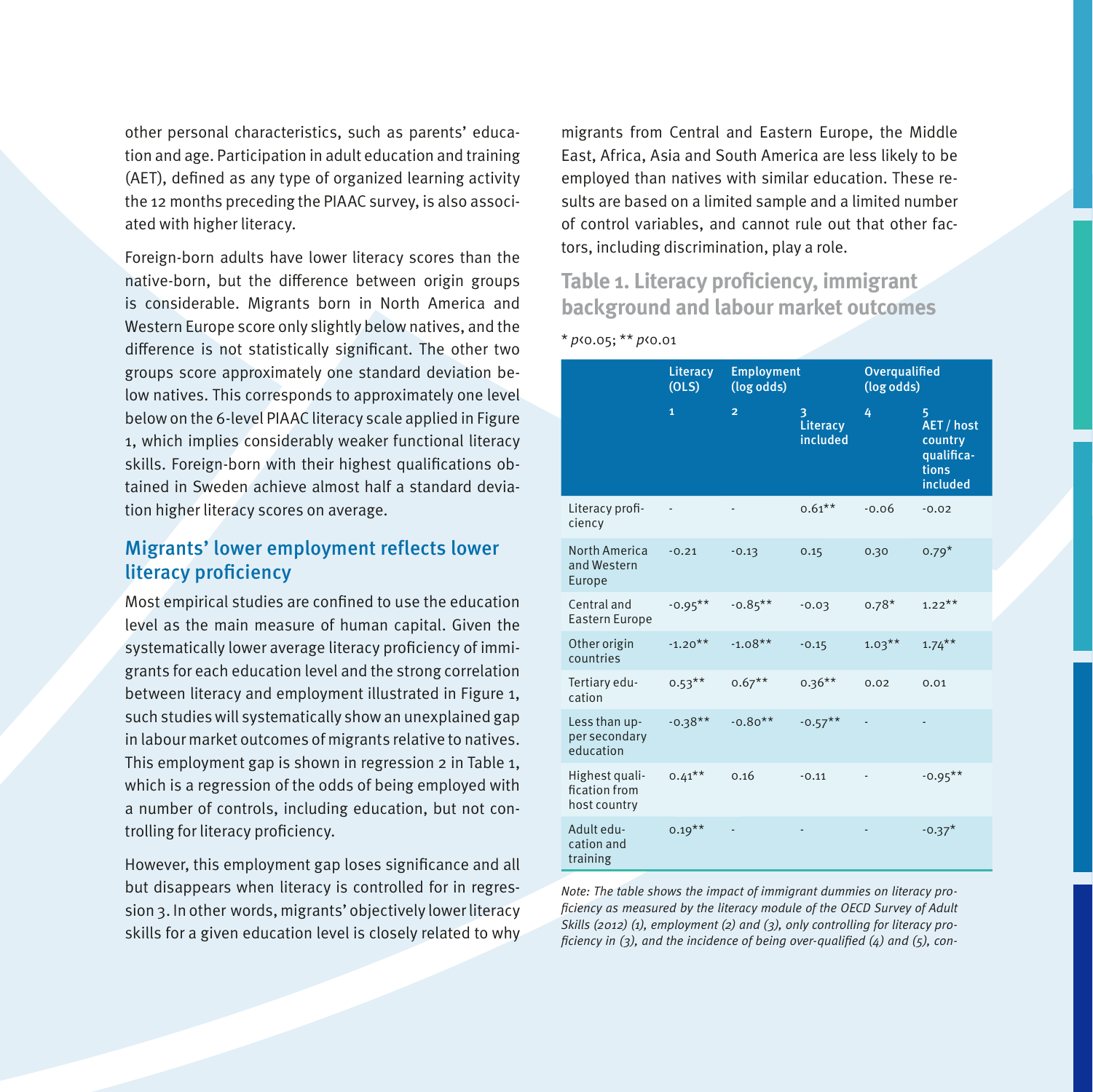trolling for having obtained the highest qualification in Sweden and having participated in adult education and training in (5). The reference group is a native-born man with upper secondary education. Literacy scores are scaled by the standard deviation for ease of interpretation. Results are obtained controlling for education, demographic and socio-economic characteristics (see Bussi and Pareliussen, 2017 for details).

Source: Bussi and Pareliussen (2017).

#### Migrants' lower job quality is not reflecting lower literacy proficiency

Even though the employment gap loses significance when controlling for literacy proficiency, migrants may achieve inferior labour outcomes along other dimensions, such as pay, job security and mismatch. Regressions  $4$  and  $5$  in Table 1 show that foreign-born individuals in employment are considerably more likely than natives to work in positions that are of lower status than justified by their formal qualifications.

Literacy proficiency does not reduce the native-migrant gap in incidence of being over-qualified, pointing to the system of professional qualifications, inferior networks, inferior knowledge of the host country labour market, differences in culture or outright discrimination as more likely explanations than measurable literacy skills.

Finally, regression 5 also shows that incidence of migrants' over-qualification is highly sensitive to whether their formal qualifications have been achieved in Sweden or in another country. Participation in adult education and training in Sweden is also associated with lower odds of over-qualification, indicating that the gains from participation in education and training activities in Sweden likely do not only stem from formal qualifications recognized and/or preferred by Swedish employers, but also a considerable premium from accumulating other Swedenspecific human capital.

# **The triple dividends of education and training**

To draw some final conclusions, foreign-born in Sweden have lower human capital than natives on average. These gaps, and hence the need for up-skilling varies considerably by origin. Investment in formal education seems to pay triple dividends in reducing gaps in labour market outcomes between migrants and natives. First, formal qualifications are associated with higher literacy proficiency, notably when attained in Sweden. Second, both education and the resulting literacy skills are associated with better employment prospects. This calls for a focus not only on providing foreign-born with a degree, but also on improving their learning outcomes. Third, immigrants with qualifications attained in Sweden have significantly lower odds of being over-qualified for their jobs. Participation in adult education and training, which does not necessarily lead to formal qualifications, has similar positive, but weaker, qualities.

Jon Pareliussen is Economist in the OECD Economics Department. He has worked on the OECD's country surveillance of Sweden, Finland, Estonia, the United Kingdom and China, and authored several publications centred on labour markets, social protection and income inequalities. Recent publications include the OECD Economic Survey of Sweden 2019, 2017 and 2015, the OECD Economic Survey of Finland 2018 and 2016, "What drives the performance of Swedish lower secondary schools?", OECD Economics Department Working Papers, forthcoming (With C. André and H. Hwang), and "Income inequality in the Nordics from an international perspective", Nordic Economic Policy Review 2018 (With M. Hermannsen, C. André and O. Causa,), and "Demographic change and inequality trends in the Nordic countries", Nordic Economic Policy Review 2018 (With P. Robling).